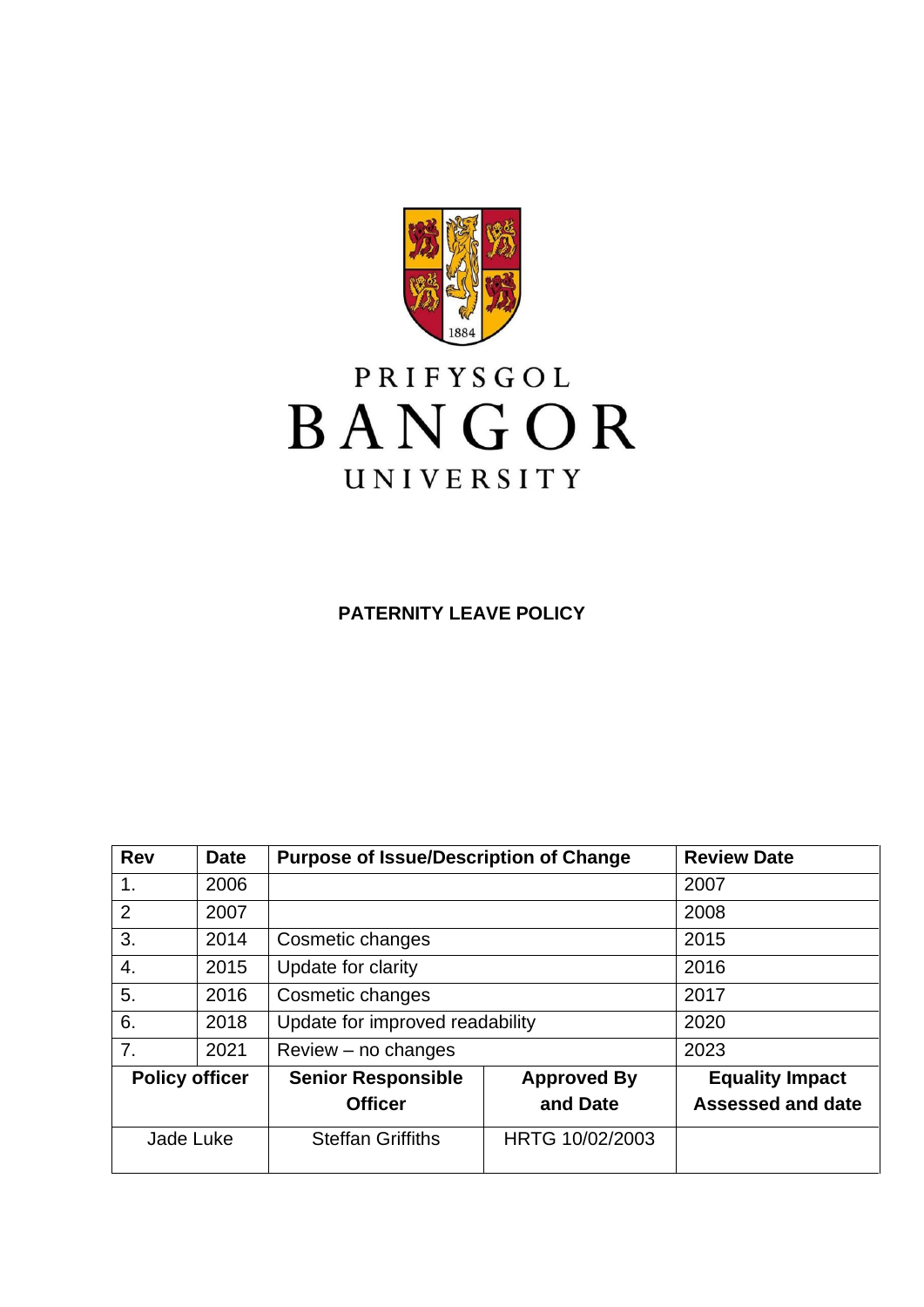## **Contents**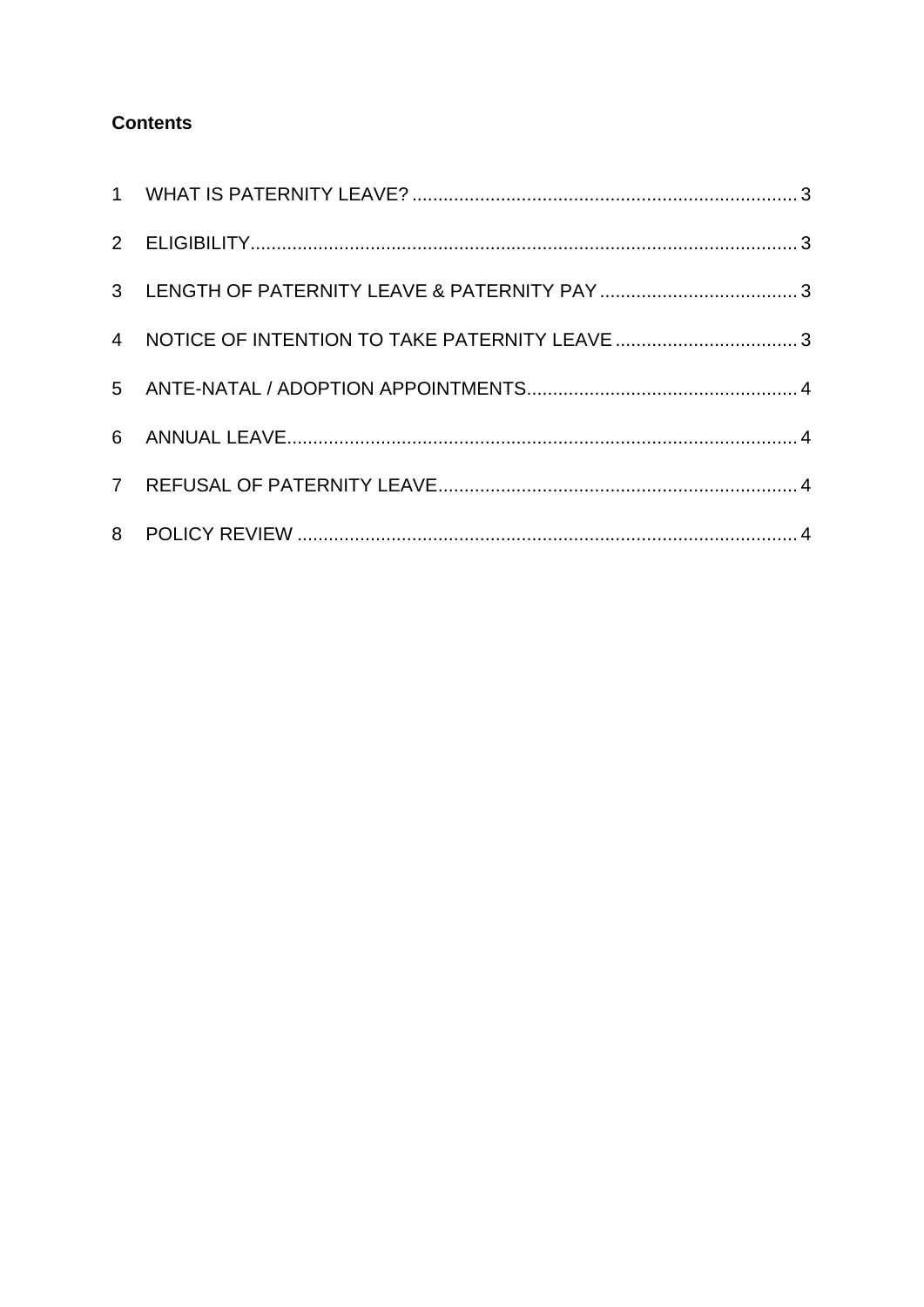#### <span id="page-2-0"></span>**1 WHAT IS PATERNITY LEAVE?**

The paternity leave regulations apply to parents to-be whose partners are giving birth or adopting a child.

#### <span id="page-2-1"></span>**2 ELIGIBILITY**

In order to qualify for paternity leave you will need to satisfy the following conditions. You must:

- have or expect to have responsibility for the child's upbringing,
- be the father of the child or the mother/primary adopter's partner

#### <span id="page-2-2"></span>**3 LENGTH OF PATERNITY LEAVE & PATERNITY PAY**

You are entitled to take 1 or 2 consecutive weeks ( 2 weeks being the maximum) paid paternity leave at your normal weekly rate.

You cannot start your paternity leave before your baby is born, and all leave must be taken within 56 days of the date of childbirth. If your baby is born early, you can take your leave anytime from the date of birth to the date, which is 56 days from the original expected week of childbirth.

For adoption, you can chose to start your leave on any day of the week on, or following the child's placement, and all your leave must be taken within 56 days of the placement.

Where your baby is still born during or after the 25th week of pregnancy you or your partner will be entitled to paternity leave just as you would have been with a live birth.

## <span id="page-2-3"></span>**4 NOTICE OF INTENTION TO TAKE PATERNITY LEAVE**

Should you wish to take a period of paternity leave it is recommended that you discuss your leave with your line manager in the first instance

You will be required to inform Human Resources of your intention to take paternity leave by the 15th week before the expected week of childbirth or within 7 days of being notified by the adoption agency that you/the adopter have been matched with a child. You will need to complete the APPLICATION FOR UNIVERSITY PATERNITY LEAVE (Birth / Adoption).